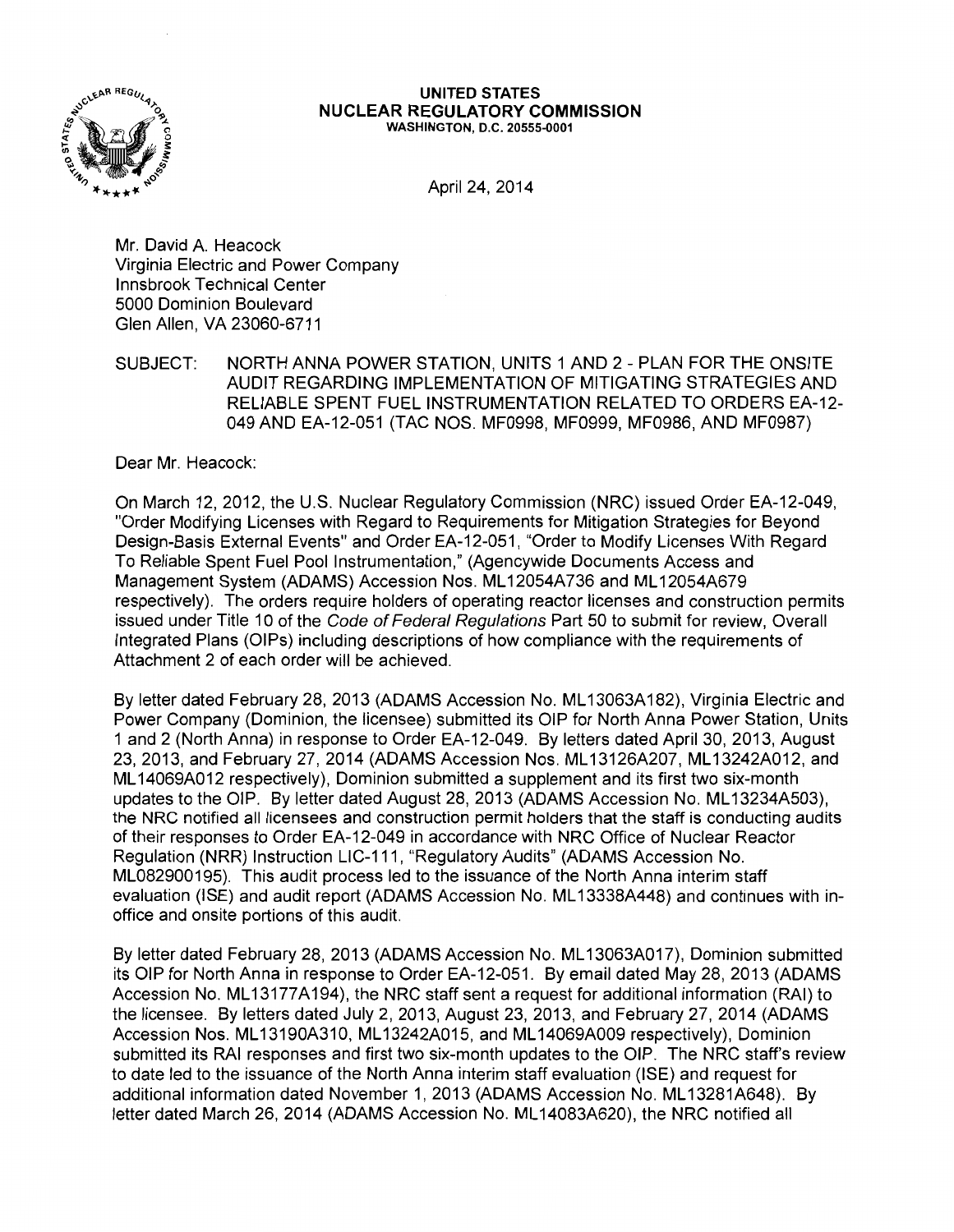$D.$  Heacock  $-2-$ 

licensees and construction permit holders that the staff is conducting in-office and onsite audits of their responses to Order EA-12-051 in accordance with NRC NRR Office Instruction LIC-111 as discussed above.

The ongoing audit process, to include the in-office and onsite portions, allows the staff to assess whether it has enough information to make a safety evaluation of the Integrated Plans. The audit allows the staff to review open and confirmatory items from the mitigation strategies ISE, RAI responses from the spent fuel pool instrumentation ISE, the licensee's integrated plans, and other audit questions. Additionally, the staff gains a better understanding of submitted information, identifies additional information necessary for the licensee to supplement its plan, and identifies any staff potential concerns. The audit's onsite portion will occur prior to declarations of compliance for the first unit at each site.

This document outlines the on-site audit process that occurs after ISE issuance as licensees provide new or updated information via periodic updates, update audit information on e-portals, provide preliminary Overall Program Documents/Final Integrated Plans, and continue in-office audit communications with staff while proceeding towards compliance with the orders.

The staff plans to conduct an onsite audit at North Anna in accordance with the enclosed audit plan from May 19-22,2014.

If you have any questions, please contact me at 301-415-5430 or by e-mail at james.polickoski@nrc.gov.

Sincerely,

Ju Zible-

James Polickoski, Project Manager Project Management Branch Mitigating Strategies Directorate Office of Nuclear Reactor Regulation

Docket Nos.: 50-338 and 50-339

Enclosure: Audit plan

cc w/encl: Distribution via Listserv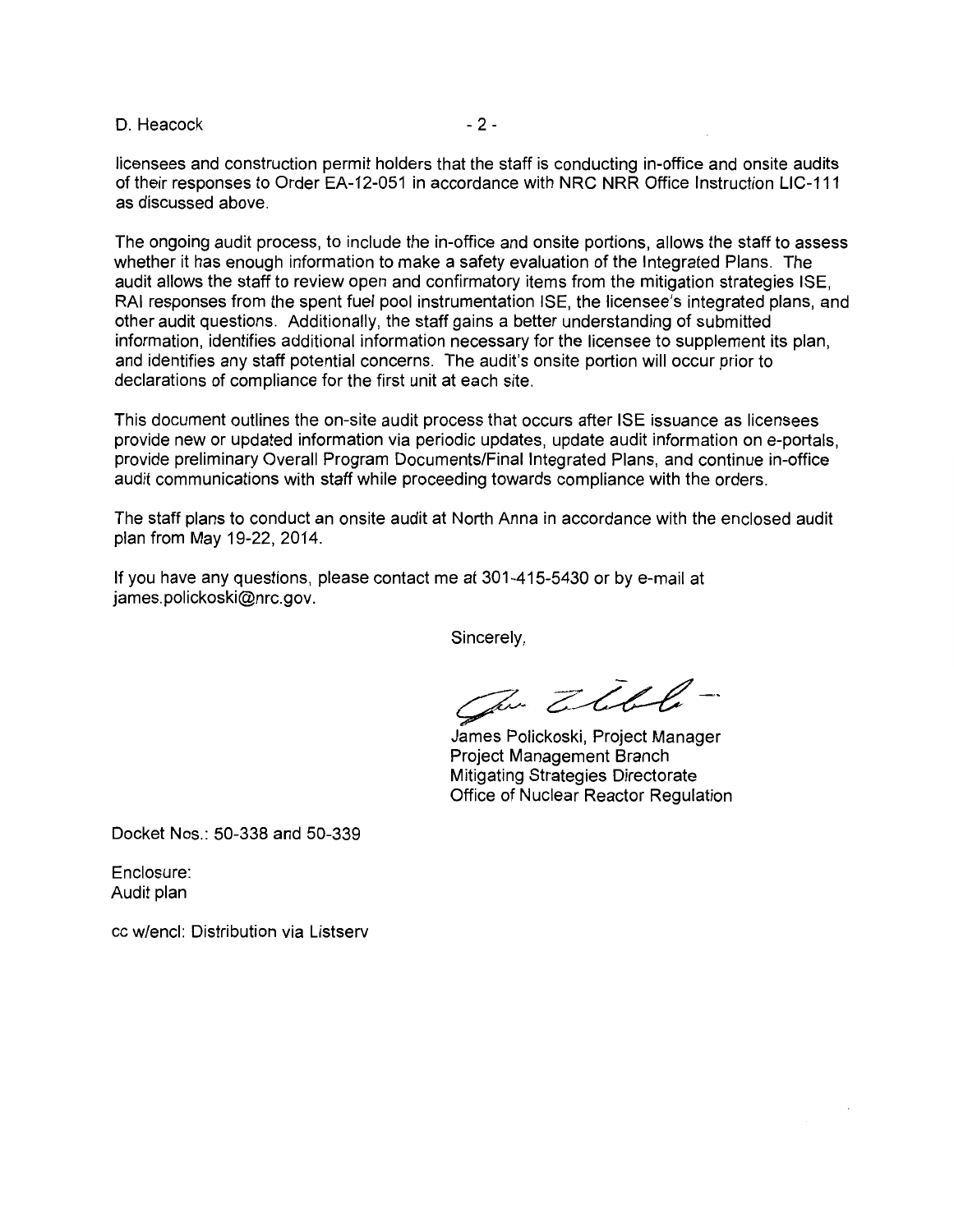#### **Audit Plan North Anna Power Station, Units 1 and 2**

# BACKGROUND AND AUDIT BASIS

On March 12, 2012, the U.S. Nuclear Regulatory Commission (NRC) issued Order EA-12-049, "Order Modifying Licenses with Regard to Requirements for Mitigation Strategies for Beyond Design-Basis External Events" and Order EA-12-051, "Order to Modify Licenses With Regard To Reliable Spent Fuel Pool Instrumentation," (Agencywide Documents Access and Management System (ADAMS) Accession Nos. ML 12054A736 and ML 12054A679 respectively). Order EA-12-049 directs licensees to develop, implement, and maintain guidance and strategies to maintain or restore core cooling, containment, and spent fuel pool (SFP) cooling capabilities in the event of a beyond-design-basis external event (BDBEE). Order EA-12-051 requires, in part, that all operating reactor sites have a reliable means of remotely monitoring wide-range SFP levels to support effective prioritization of event mitigation and recovery actions in the event of a BDBEE. The orders require holders of operating reactor licenses and construction permits issued under Title 10 of the Code of Federal Regulations Part 50 to submit for review, Overall Integrated Plans (OIPs) including descriptions of how compliance with the requirements of Attachment 2 of each order will be achieved.

By letter dated February 28, 2013 (ADAMS Accession No. ML 13063A 182), Virginia Electric and Power Company (Dominion, the licensee) submitted its OIP for North Anna Power Station, Units 1 and 2 (North Anna) in response to Order EA-12-049. By letters dated April 30, 2013, August 23, 2013, and February 27, 2014 (ADAMS Accession Nos. ML 13126A207, ML 13242A012, and ML 14069A012 respectively), Dominion submitted a supplement and its first two six-month updates to the OIP. By letter dated August 28, 2013 (ADAMS Accession No. ML13234A503), the NRC notified all licensees and construction permit holders that the staff is conducting audits oftheir responses to Order EA-12-049 in accordance with NRC Office of Nuclear Reactor Regulation (NRR) Instruction LIC-111, "Regulatory Audits" (ADAMS Accession No. ML082900195). The purpose of the staff's audit is to determine the extent to which the licensees are proceeding on a path towards successful implementation of the actions needed to achieve full compliance with the order. This audit process led to the issuance of the North Anna interim staff evaluation (ISE) and audit report (ADAMS Accession No. ML13338A448) and continues with in-office and onsite portions of this audit.

By letter dated February 28, 2013 (ADAMS Accession No. ML 13063A017), Dominion submitted its OIP for North Anna in response to Order EA-12-051. By email dated May 28, 2013 (ADAMS Accession No. ML13177A194), the NRC staff sent a request for additional information (RAI) to the licensee. By letters dated July 2, 2013, August 23, 2013, and February 27, 2014 (ADAMS Accession Nos. ML 13190A310, ML 13242A015, and ML 14069A009 respectively), Dominion submitted its RAI responses and first two six-month updates to the OIP. The NRC staff's review to date led to the issuance of the North Anna interim staff evaluation (ISE) and request for additional information dated November 1, 2013 (ADAMS Accession No. ML13281A648). By letter dated March 26, 2014 (ADAMS Accession No. ML 14083A620), the NRC notified all licensees and construction permit holders that the staff is conducting in-office and onsite audits of their responses to Order EA-12-051 in accordance with NRC NRR Office Instruction LIC-111 as discussed above.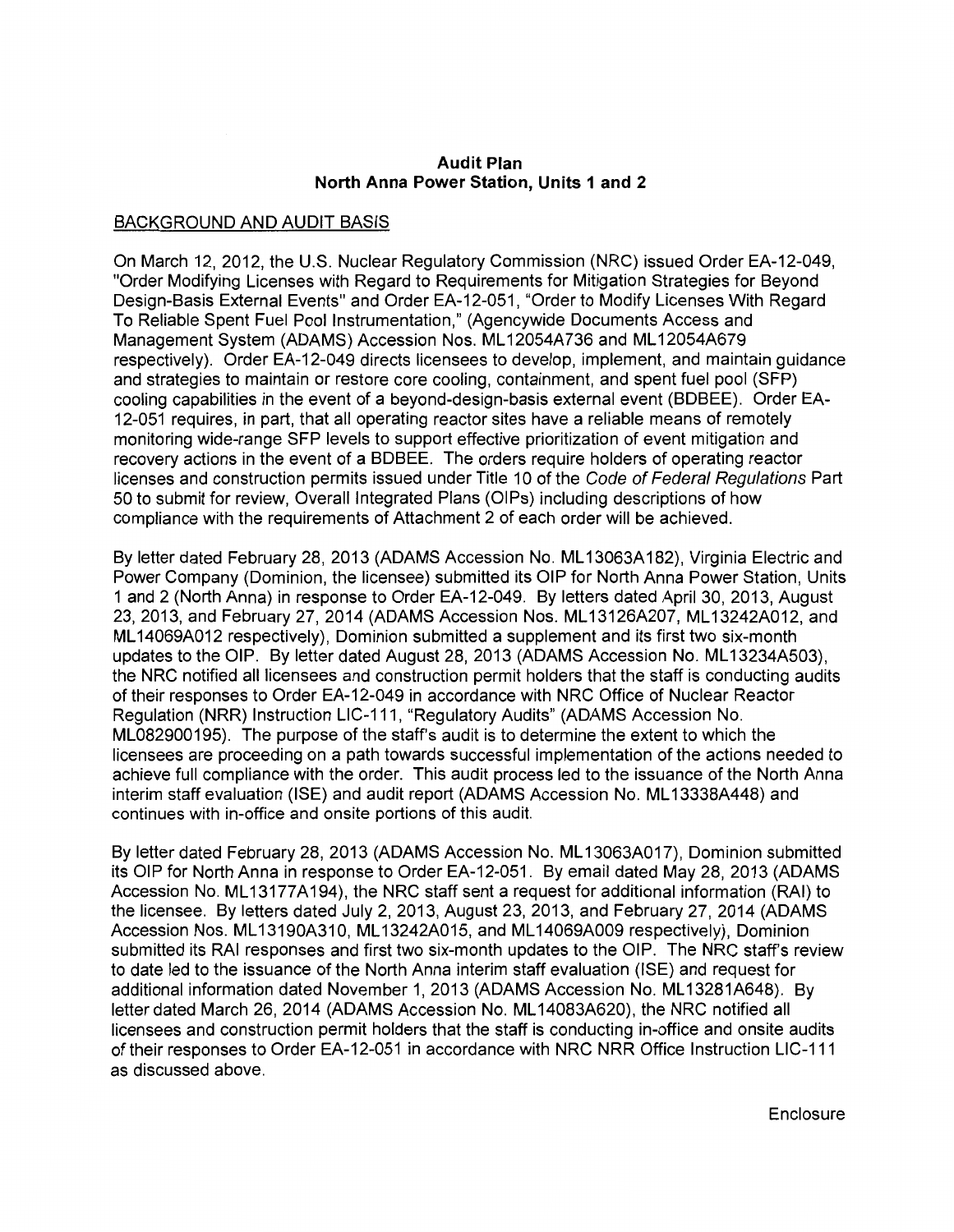The ongoing audit process, to include the in-office and onsite portions, allows the staff to assess whether it has enough information to make a safety evaluation of the Integrated Plans. The audit allows the staff to review open and confirmatory items from the mitigation strategies ISE, RAI responses from the spent fuel pool instrumentation (SFPI) ISE, the licensee's integrated plans, and other audit questions. Additionally, the staff gains a better understanding of submitted information, identifies additional information necessary for the licensee to supplement its plan, and identifies any staff potential concerns. The audit's onsite portion will occur prior to declarations of compliance for the first unit at each site.

This document outlines the on-site audit process that occurs after ISE issuance as licensees provide new or updated information via periodic updates, update audit information on e-portals, provide preliminary Overall Program Documents (OPDs)/Final Integrated Plans (FIPs), and continue in-office audit communications with staff while proceeding towards compliance with the orders.

Following the licensee's declarations of order compliance, the NRC staff will evaluate the OIPs as supplemented, the resulting site-specific OPDs/FIPs, and, as appropriate, other licensee submittals based on the requirements in the orders. For Order EA-12-049, the staff will make a safety determination regarding order compliance using the Nuclear Energy Institute (NEI) developed guidance document NEI 12-06, "Diverse and Flexible Coping Strategies (FLEX) Implementation Guide" issued in August, 2012 (ADAMS Accession No. ML 12242A378), as endorsed by NRC interim staff guidance (ISG) JLD-ISG-2012-01 "Compliance with Order EA-12-049, 'Order Modifying Licenses with Regard to Requirements for Mitigation Strategies for Beyond-Design-Basis External Events"' (ADAMS Accession No. ML 12229A174). For Order EA-12-051, the staff will make a safety determination regarding order compliance using the NEI developed guidance document NEI 12-02, "Industry Guidance for Compliance with NRC Order EA-12-051, 'To Modify Licenses with Regard to Reliable Spent Fuel Pool Instrumentation'" (ADAMS Accession No. ML 12240A307), as endorsed, with exceptions and clarifications, by NRC ISG JLD-ISG-2012-03 "Compliance with Order EA-12-051, 'Reliable Spent Fuel Pool Instrumentation'" (ADAMS Accession No. ML 12221A339) as providing one acceptable means of meeting the order requirements. Should the licensee propose an alternative strategy or other method deviating from the guidance, as endorsed, for compliance, additional staff review will be required to evaluate the alternative strategy in reference to the applicable order.

#### AUDIT SCOPE

As discussed, onsite audits will be performed per NRR Office Instruction LIC-111, "Regulatory Audits," to support the development of safety evaluations. Site-specific OIPs and OPDs/FIPs rely on equipment and procedures that apply to all units at a site, therefore, audits will be planned to support the "first unit at each site." On-site audits for subsequent units at a site will be on an as-needed basis.

The purpose of the audits is to obtain and review information responsive to the North Anna OIPs, as supplemented, open and confirmatory items from the mitigation strategies ISE, RAI responses from the SFPI ISE, and to observe and gain a better understanding of the basis for the site's overall programs to ensure the licensee is on the correct path for compliance with the Mitigation Strategies and Spent Fuel Instrumentation orders. These may include, but are not limited to: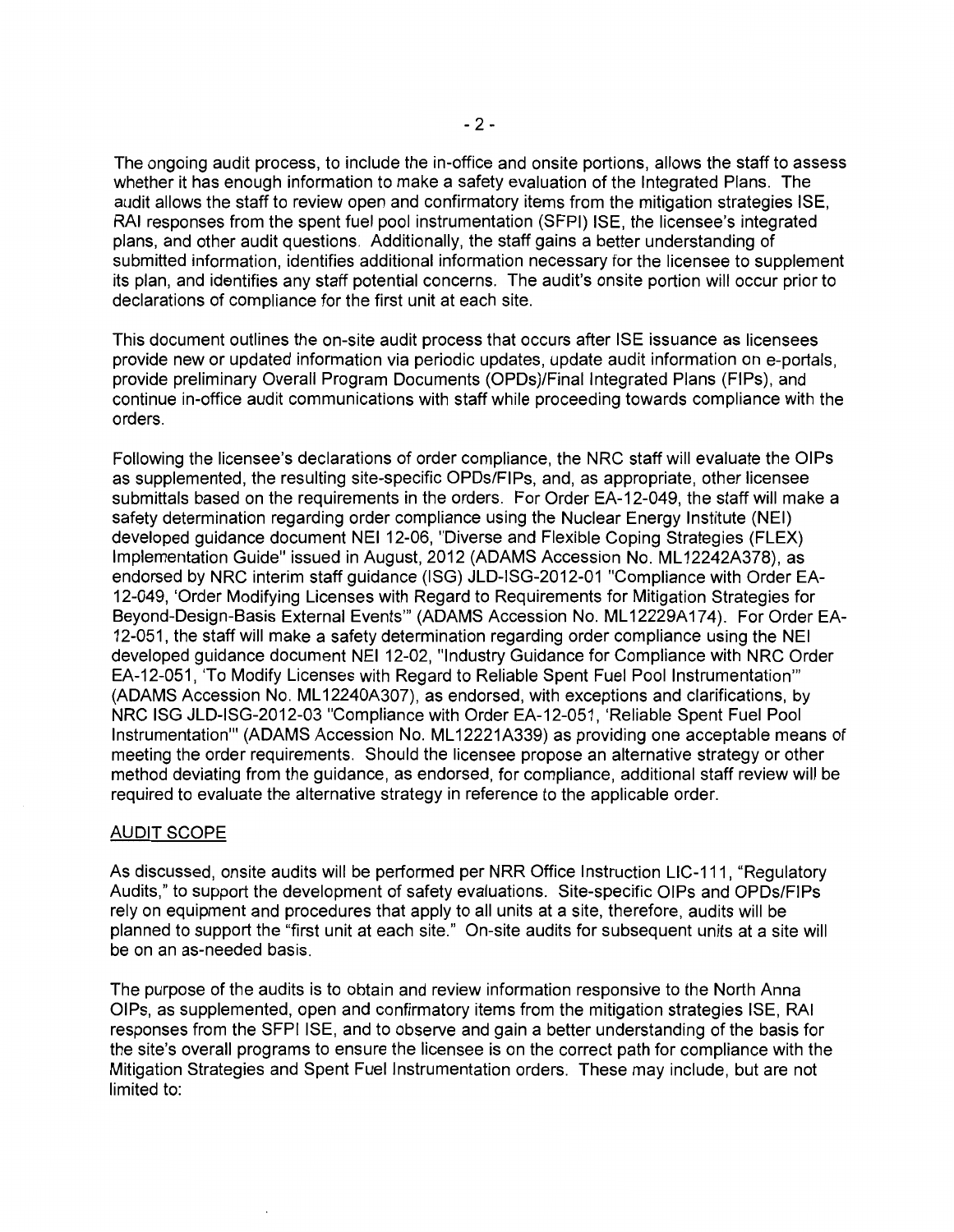- Onsite review and discussion for the basis and approach for detailed analysis and calculations (Orders EA-12-049, EA-12-051 );
- Walk-throughs of strategies and laydown of equipment to assess feasibility, timing, and effectiveness of a given mitigating strategy or integration of several strategies (Order EA-12-049);
- Storage, protection, access, and deployment feasibility and practicality for onsite portable equipment (Order EA-12-049);
- Evaluation of staging, access, and deployment of offsite resources to include Regional Response Center (RRC) provided equipment (Order EA-12-049); and
- Review dimensions and sizing of the SFP area, placement of the SFP level instrumentation, and applicable mounting methods and design criteria (Order EA-12-  $051$ ).

# NRC AUDIT TEAM

| Title                    | <b>Team Member</b>       |  |
|--------------------------|--------------------------|--|
| Team Lead                | <b>Steve Campbell</b>    |  |
| Project Manager          | James Polickoski         |  |
| <b>Technical Support</b> | John Lehning             |  |
| <b>Technical Support</b> | Michael Levine           |  |
| <b>Technical Support</b> | <b>Matthew McConnell</b> |  |
| <b>Technical Support</b> | Josh Miller              |  |
| <b>Technical Support</b> | <b>Darrell Murdock</b>   |  |
| <b>Technical Support</b> | Carla Roque-Cruz         |  |

## NRC AUDIT TEAM- SUPPLEMENTAL MEMBERS

| Title                     | <b>Team Member</b> |  |
|---------------------------|--------------------|--|
| <b>Branch Chief</b>       | Sheena Whaley      |  |
| Senior Resident Inspector | Gregory Kolcum     |  |
| Project Manager           | Jason Paige        |  |

#### **LOGISTICS**

The audit will be conducted onsite at North Anna on May 19-22, 2014. Entrance and exit briefings will be held with the licensee at the beginning and end of the audit, respectively, as well as daily briefings of team activities. Additional details will be addressed over the phone. A more detailed schedule is provided below.

A private conference room is requested for NRC audit team use with access to audit documentation upon arrival and as needed.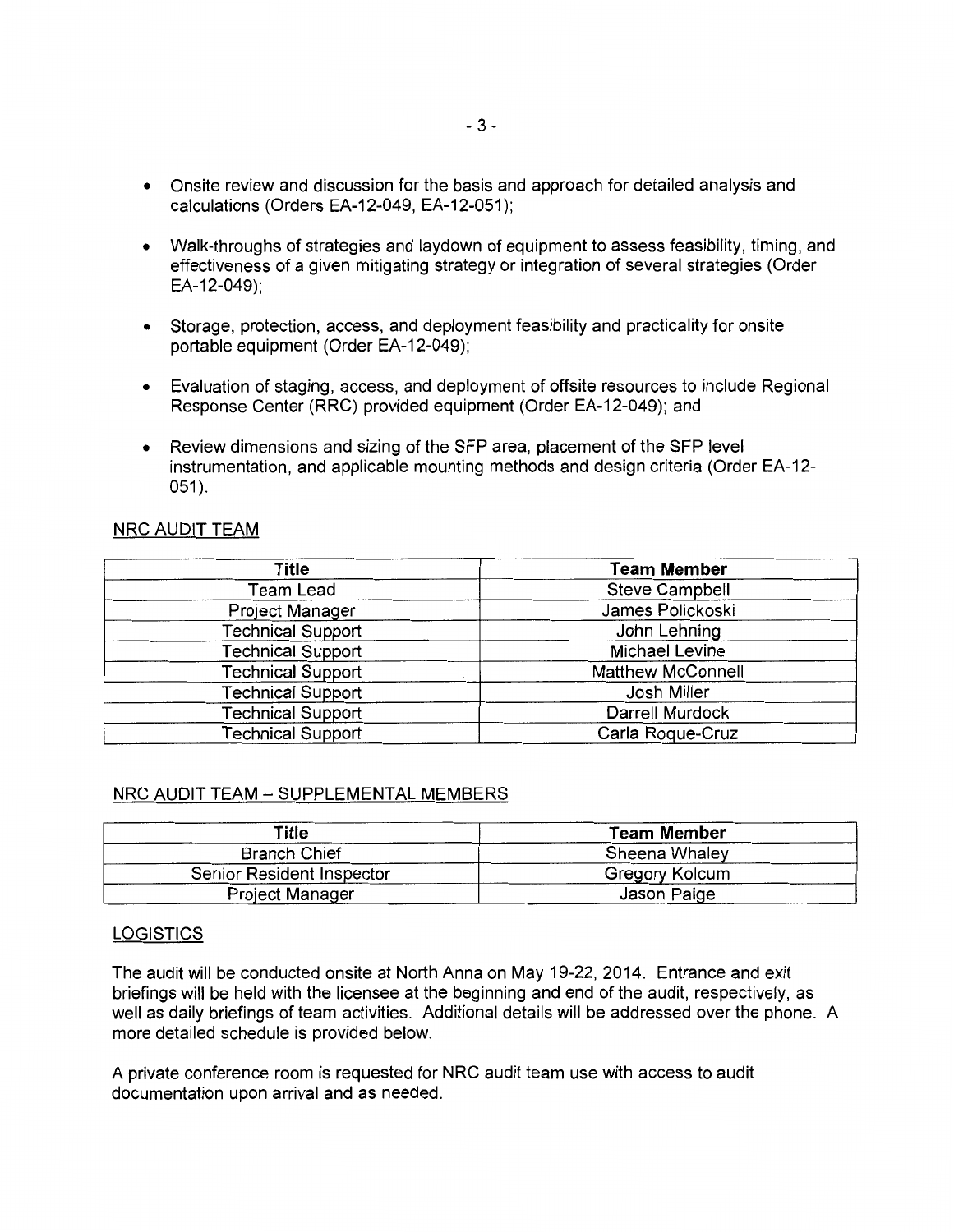## **DELIVERABLES**

An audit report/summary will be issued to the licensee within 45 days from the end of the audit.

## INFORMATION NEEDS

- Materials/documentation provided in responses to open or confirmatory items and RAis in the North Anna ISEs;
- OPD/FIP (current version), operator procedures, operator training plans, RRC (SAFER) playbook; and
- Materials/documentation for staff audit questions and/or licensee OIP identified open items as listed in the Part 2 table below

To provide supplemental input to the ongoing audit of documents submitted to the NRC and made available via e-portal, the onsite audit will have three components: 1) a review of the overall mitigating strategies for the site, including, if needed, walk-throughs of strategies and equipment laydown of select portions; 2) a review of material relating to open or confirmatory items and RAis from the ISEs, staff audit questions, and licensee open items; and 3) additional specific issues requested by NRC technical reviewers related to preparation of a safety evaluation. Each part is described in more detail below:

#### Part 1 - Overall Mitigating Strategies and Program Review:

During the onsite audit, please be prepared to conduct a tabletop discussion of the site's integrated mitigating strategies and SFP instrumentation compliance program. This discussion should address the individual components of the plans, as well as the integrated implementation of the strategies including a timeline. The licensee team presenting this should include necessary representatives from site management, engineering, training, and operations that were responsible for program development, and will be responsible for training and execution.

Following the tabletop discussion, please be prepared to conduct walk-throughs of procedures and demonstrations of equipment as deemed necessary by NRC audit team members. Include representatives from engineering and operations that will be responsible for training and execution. At this time we expect, at a minimum, to walk-through the items below. Based on the tabletop presentations and audit activities, this list may change.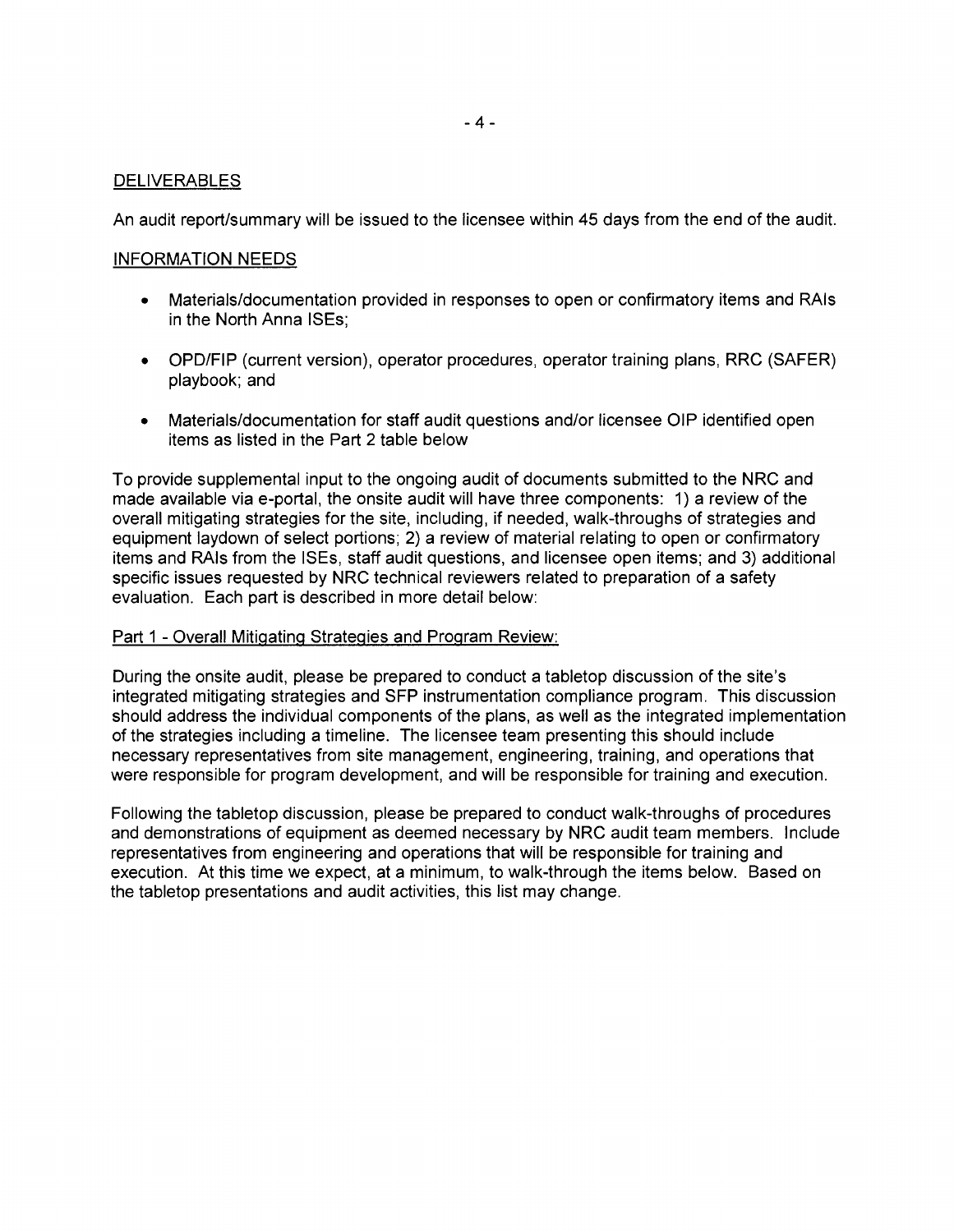## WALK-THROUGH LIST:

- 1. Walk-through a sample of strategies that will be delineated by specific NRC technical staff audit team members
- 2. Walk-through of portable (FLEX) diesel generator (DG) procedures, to include power supply pathways, areas where manual actions are required, and electrical isolation
- 3. Walk-through of building access procedures, to include any unique access control devices
- 4. Strategy walk-through of transfer routes from staging and storage areas to deployment locations for both onsite and offsite equipment
- 5. Strategy walk-through for core cooling and reactor coolant system (RCS) inventory, to include portable pumping equipment, flow paths, and water storage locations and the related reactor systems analysis and calculations
- 6. Walk-through of communications enhancements
- 7. Walk-through of SFP area, SFP instrumentation locations, and related equipment mounting areas

## Part 2 - Specific Technical Review Items:

During the visit, the following audit items will be addressed from the North Anna ISEs {open items (01), confirmatory items (CI), and SFPI RAis; North Anna audit question list (AQ); licensee OIP, as supplemented, open items; and draft safety evaluation (SE) additional questions. Please provide documents or demonstrations as needed to respond to each item.

| <b>Audit Item</b>       | <b>Item Description</b>                                                                                                                                                                                                                                                                                                                                                                                                                                                                                                                             |  |  |
|-------------------------|-----------------------------------------------------------------------------------------------------------------------------------------------------------------------------------------------------------------------------------------------------------------------------------------------------------------------------------------------------------------------------------------------------------------------------------------------------------------------------------------------------------------------------------------------------|--|--|
| Reference               |                                                                                                                                                                                                                                                                                                                                                                                                                                                                                                                                                     |  |  |
| <b>ISE OI 3.2.1.2.B</b> | Demonstration of the acceptability of the use of the FlowServe N-9000 seals with the<br>Abeyance feature and validation of an acceptable leakage rate for these seals.                                                                                                                                                                                                                                                                                                                                                                              |  |  |
|                         | Boron mixing - Address the clarifications in alignment with the NRC endorsement<br>letter dated January 8, 2014 (ADAMS Accession No. ML13276A183) of the<br>Pressurized-Water Reactor Owners Group submitted position paper, dated August<br>ISE OI 3.2.1.8.A 15, 2013 (ADAMS Accession No. ML13235A135 (non-public for proprietary<br>reasons)) for the development of an adequate model for determining the mixing of<br>boric acid in the reactor coolant system during natural circulation with the potential<br>for two-phase flow conditions. |  |  |
|                         | ISE CI 3.1.1.1.A Storage & Protection of FLEX equipment - Confirm final design of FLEX storage                                                                                                                                                                                                                                                                                                                                                                                                                                                      |  |  |
| AQ #1                   | structure conforms to NEI 12-06, Sections 5.3.1, 6.2.3.1, 7.3.1, and 8.3.1 for storage                                                                                                                                                                                                                                                                                                                                                                                                                                                              |  |  |
| LIC OIP #6/19           | considerations for the hazards applicable to North Anna.                                                                                                                                                                                                                                                                                                                                                                                                                                                                                            |  |  |
|                         | ISE CI 3.1.1.3.A Procedural Interface Considerations (Seismic) – Confirm FLEX support guidelines,                                                                                                                                                                                                                                                                                                                                                                                                                                                   |  |  |
| AQ #2/44                | provide operators with direction on how to establish alternate monitoring and control                                                                                                                                                                                                                                                                                                                                                                                                                                                               |  |  |
| LIC OIP OI #7           | capabilities.                                                                                                                                                                                                                                                                                                                                                                                                                                                                                                                                       |  |  |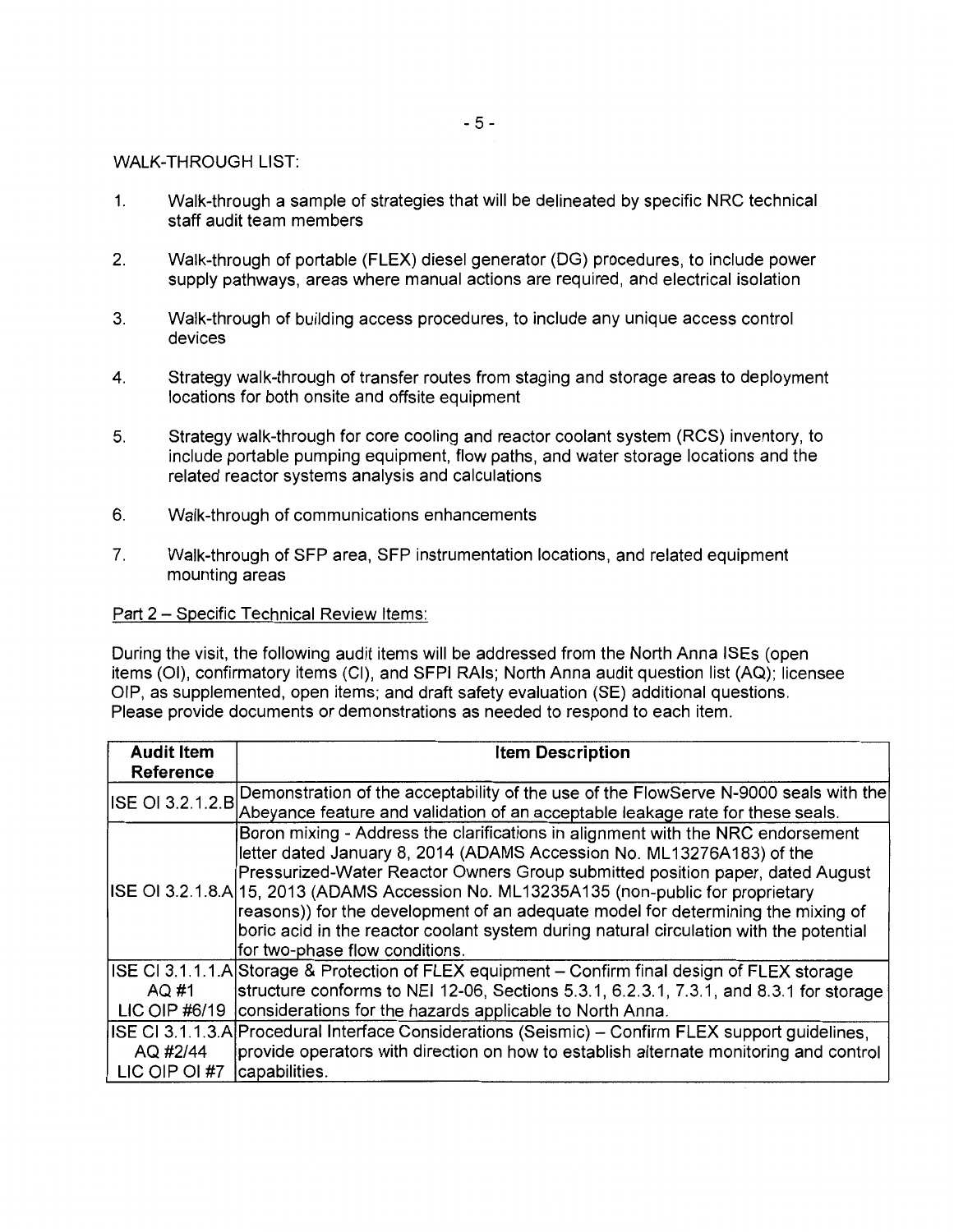| <b>Audit Item</b><br>Reference                         | <b>Item Description</b>                                                                                                                                                                                                                                                                                                                                                                                                                                                                                                                                                              |  |  |  |  |
|--------------------------------------------------------|--------------------------------------------------------------------------------------------------------------------------------------------------------------------------------------------------------------------------------------------------------------------------------------------------------------------------------------------------------------------------------------------------------------------------------------------------------------------------------------------------------------------------------------------------------------------------------------|--|--|--|--|
|                                                        | ISE CI 3.1.1.4.A Off-Site Resources - Confirm RRC local staging area, evaluation of access routes,<br>LIC OIP OI#19 and method of transportation to the site.                                                                                                                                                                                                                                                                                                                                                                                                                        |  |  |  |  |
| ISE CI 3.1.5.2.A                                       | Address considerations for any manual actions required by plant personnel in high<br>temperature conditions as recommended in NEI 12-06, Section 9.3.2. Discuss<br>effects of high temperatures on any manual action performed by plant personnel and<br>any applicable contingencies and any related procedural changes or enhancements.                                                                                                                                                                                                                                            |  |  |  |  |
| ISE CI 3.2.1.1.A<br>SE #7                              | Provide adequate basis that calculations performed with the NOTRUMP code (e.g.,<br>those in WCAP-17601-P, WCAP-17792-P) are adequate to demonstrate that criteria<br>associated with the analysis of an extended loss of alternating current power (ELAP)<br>event (e.g., avoidance of reflux cooling, promotion of boric acid mixing) are satisfied.<br>NRC staff confirmatory analysis suggests that the need for implementing certain<br>mitigating strategies for providing core cooling and adequate shutdown margin may<br>occur sooner than predicted in NOTRUMP simulations. |  |  |  |  |
|                                                        | Confirm the generic analysis in Section 5.2.1 of WCAP-17601-P is applicable or<br>ISE CI 3.2.1.1.B bounding with respect to North Anna for an appropriate figure of merit for defining<br>entry into the reflux condensation cooling mode.                                                                                                                                                                                                                                                                                                                                           |  |  |  |  |
| ISE CI 3.2.1.1.C                                       | Confirm the consistency of the margin imposed to prevent accumulator nitrogen<br>injection with the cooldown terminus assumed in WCAP-17601-P.                                                                                                                                                                                                                                                                                                                                                                                                                                       |  |  |  |  |
|                                                        | (1) Confirm that stresses resulting from a cooldown of the RCS will not result in the<br>ISE CI 3.2.1.2.C failure of seal materials.<br>(2) As applicable, confirm that reestablishing cooling to the seals will not result in<br>increased leakage due to thermal shock.                                                                                                                                                                                                                                                                                                            |  |  |  |  |
| <b>ISE CI 3.2.1.8.B</b>                                | Review calculations demonstrating adequate shutdown margin for North Anna in<br>ELAP scenarios with and without seal leakage.                                                                                                                                                                                                                                                                                                                                                                                                                                                        |  |  |  |  |
| ISE CI 3.2.1.8.C                                       | Confirm shutdown margin calculations will be verified to remain bounding for future<br>operating cycles and clarify the method that will be used to make this determination.                                                                                                                                                                                                                                                                                                                                                                                                         |  |  |  |  |
| <b>ISE CI 3.2.1.9B</b><br>AQ #24<br>LIC OIP<br>OI#5/19 | ISE CI 3.2.1.9A Confirm sufficient beyond design basis (BDB) RCS Injection Pumps are provided to<br>conform to the spare capability (N+1) guidance of NEI 12-06, Section 3.2.2 to<br>include calculations documenting that the auxiliary feedwater supply, SFP makeup,<br>and RCS inventory hydraulic analysis demonstrate the pumps have adequate<br>capacity for the strategies they support.                                                                                                                                                                                      |  |  |  |  |
| ISE CI 3.2.4.2.A<br>AQ #51<br>LIC OIP OI #13           | Ventilation – Equipment Cooling – Review the ventilation strategy and related<br>analysis and calculations.                                                                                                                                                                                                                                                                                                                                                                                                                                                                          |  |  |  |  |
| AQ #47/48/51                                           | ISE CI 3.2.4.2.B Confirm the adequacy of the battery room ventilation provided in the context of an<br>ELAP to include hydrogen mitigation.                                                                                                                                                                                                                                                                                                                                                                                                                                          |  |  |  |  |
| ISE CI 3.2.4.4.A<br>LIC OIP OI #17                     | Verify the lighting study validates the adequacy of supplemental lighting and the<br>adequacy and practicality of using portable lighting to perform FLEX strategy<br>actions.                                                                                                                                                                                                                                                                                                                                                                                                       |  |  |  |  |
| AQ #25<br>LIC OIP OI #18                               | ISE CI 3.2.4.4.B Communications – Confirm the licensee's proposed enhancements and interim<br>measures to the site's communications systems and that they have been completed.                                                                                                                                                                                                                                                                                                                                                                                                       |  |  |  |  |
| AQ #22/46                                              | ISE CI 3.2.4.8.A Electrical Power Sources - Confirm load calculations for the phase 2 and 3 FLEX<br>generators will support supplied loads.                                                                                                                                                                                                                                                                                                                                                                                                                                          |  |  |  |  |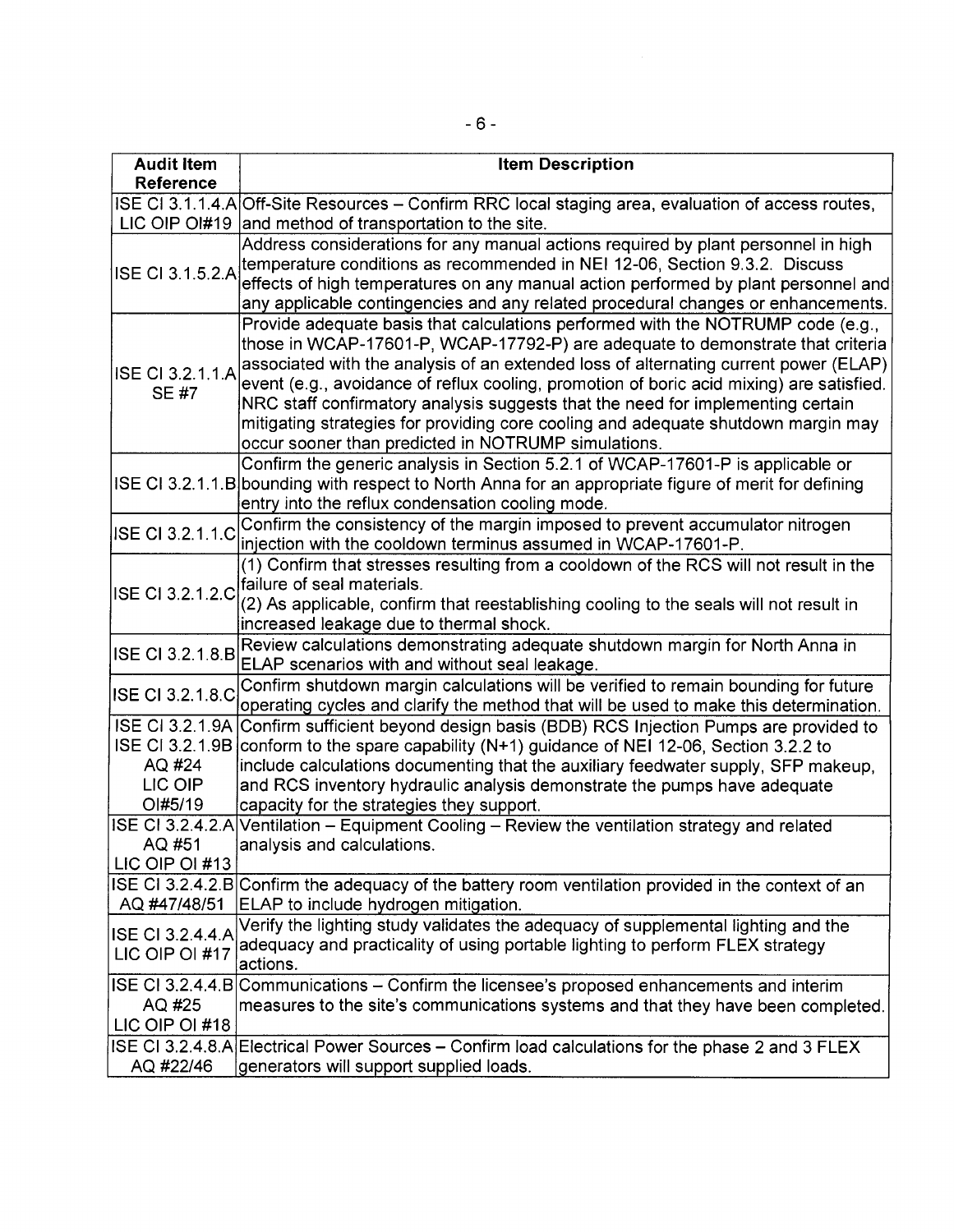| <b>Audit Item</b><br><b>Reference</b>           | <b>Item Description</b>                                                                                                                                                                                                                                                                                                                                                                                                                                                                                                                                                                                                                             |  |  |  |  |
|-------------------------------------------------|-----------------------------------------------------------------------------------------------------------------------------------------------------------------------------------------------------------------------------------------------------------------------------------------------------------------------------------------------------------------------------------------------------------------------------------------------------------------------------------------------------------------------------------------------------------------------------------------------------------------------------------------------------|--|--|--|--|
| <b>ISE CI 3.2.4.9.A</b><br>LIC OIP OI<br>#16/19 | Fuel Supplies - Confirm the adequacy of the fuel consumption evaluation. Confirm<br>that the procedural guidance governing re-fueling strategies addresses: (a) how the<br>quality of the fuel oil and gasoline supplies will be controlled in order to ensure<br>proper diesel or gasoline-powered FLEX equipment operation, (b) available sources<br>of gasoline and how those sources will be protected to ensure availability following a<br>BDB event, and (c) if the onsite fuel capacity provides an indefinite supply of fuel or<br>if the RRC is capable of providing an indefinite, ongoing supply of fuel (both diesel<br>and gasoline). |  |  |  |  |
| AQ #20<br>LIC OIP OI #19                        | On page three of the licensee's submittal, the licensee states that the current flood<br>analysis for Unit 3 is applicable according to NEI 12-06. The staff request that the<br>licensee clarify whether all of the information regarding external flooding in the<br>submittal is derived from the most recent flood analysis (i.e., Unit 3 flood analysis).                                                                                                                                                                                                                                                                                      |  |  |  |  |
| AQ #42                                          | Utilizing full-size diagrams and strategy walkdowns, describe how electrical isolation<br>will be maintained such that:<br>(a) Class 1E equipment is protected from faults in portable/FLEX equipment, and<br>(b) multiple sources do not attempt to power electrical buses.                                                                                                                                                                                                                                                                                                                                                                        |  |  |  |  |
| AQ #44<br>LIC OIP OI<br>#3/15                   | Provide a detailed discussion on the loads that will be shed from the direct current<br>(dc) bus, the equipment location (or location where the required action needs to be<br>taken), and the required operator actions needed to be performed and the time to<br>complete each action. In your response, explain which functions are lost as a result<br>of shedding each load and discuss any impact on defense in depth and redundancy.                                                                                                                                                                                                         |  |  |  |  |
| AQ #49                                          | Provide full-size Single Line Diagrams showing the proposed connections of Phase<br>2 and 3 electrical equipment. Show protection information (breaker, relay, etc.) and<br>rating of the equipment on the Single Line Diagrams.                                                                                                                                                                                                                                                                                                                                                                                                                    |  |  |  |  |
| LIC OIP OI #9                                   | Provide and review the draft overall program document and/or final integrated plan<br>that will be developed to maintain the FLEX strategies and their bases and provide<br>configuration control and change management for the FLEX Program.                                                                                                                                                                                                                                                                                                                                                                                                       |  |  |  |  |
| LIC OIP OI #10                                  | Confirm Dominion Nuclear Training Program revisions to assure personnel<br>proficiency in the mitigation of BDB events is developed and maintained and that<br>these programs and controls will be developed and implemented in accordance with<br>the Systematic Approach to Training (SAT).                                                                                                                                                                                                                                                                                                                                                       |  |  |  |  |
| LIC OIP OI #14                                  | Confirm modifications for the installation of N-9000 RCP seals in 2 of 3 RCPs in<br>each unit.                                                                                                                                                                                                                                                                                                                                                                                                                                                                                                                                                      |  |  |  |  |
| SFPI RAI #2                                     | Provide a clearly labeled sketch or marked-up plant drawing of the plan view of the<br>SFP area, depicting the SFP inside dimensions, the planned locations/placement of<br>the primary and back-up SFP level sensor, and the proposed routing of the cables<br>that will extend from these sensors toward the location of the read-out/display<br>device.                                                                                                                                                                                                                                                                                          |  |  |  |  |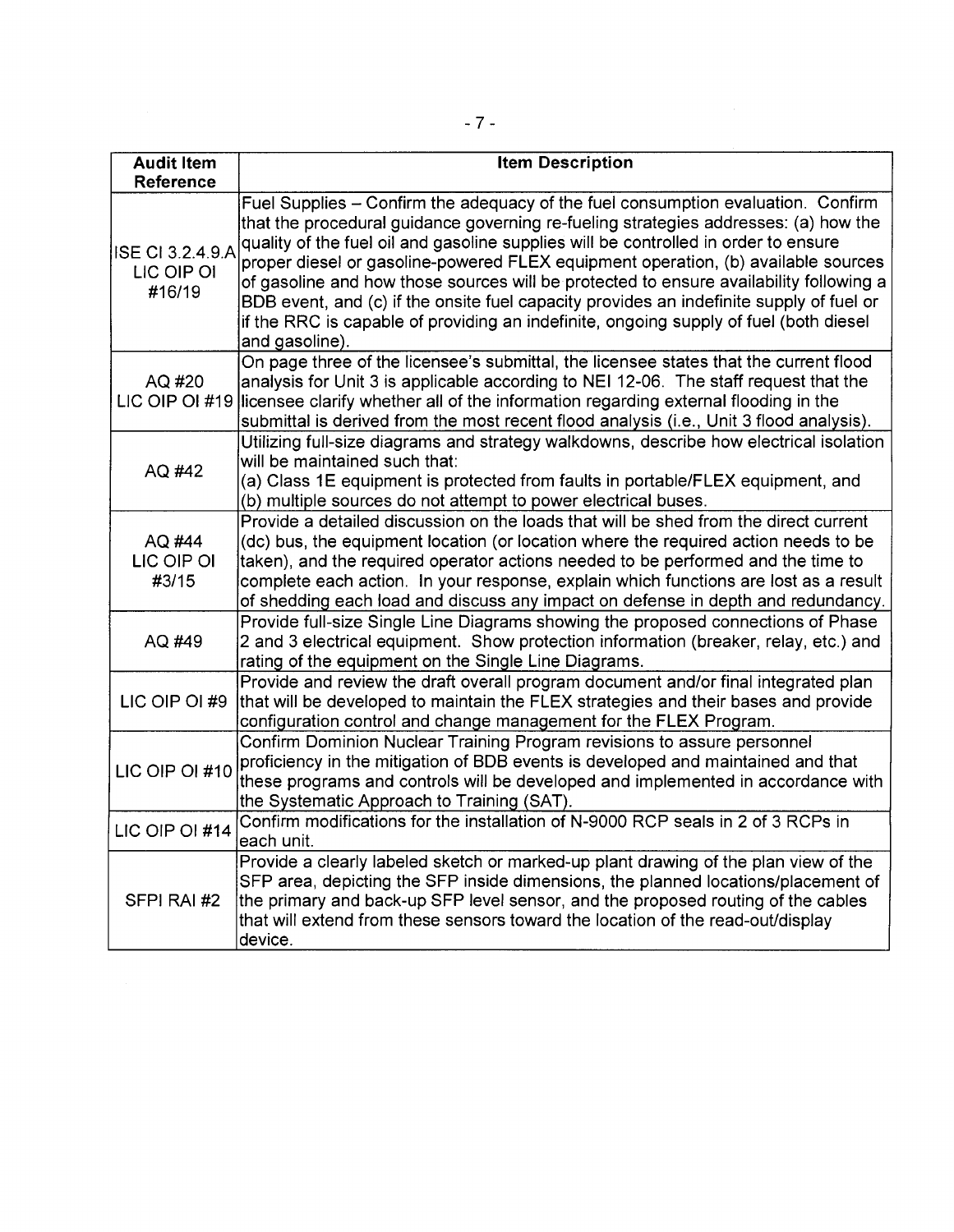| <b>Audit Item</b><br>Reference | <b>Item Description</b>                                                                                                                                                                                                                                                                                                                                                                                                                                                                                                                                                                                                                                                                                                                                                                                                                                                                                                                                                                         |  |  |  |
|--------------------------------|-------------------------------------------------------------------------------------------------------------------------------------------------------------------------------------------------------------------------------------------------------------------------------------------------------------------------------------------------------------------------------------------------------------------------------------------------------------------------------------------------------------------------------------------------------------------------------------------------------------------------------------------------------------------------------------------------------------------------------------------------------------------------------------------------------------------------------------------------------------------------------------------------------------------------------------------------------------------------------------------------|--|--|--|
| SFPI RAI #3                    | Provide the following:<br>a) The design criteria that will be used to estimate the total loading on the mounting<br>device(s), including static weight loads and dynamic loads. Describe the<br>methodology that will be used to estimate the total loading, inclusive of design basis<br>maximum seismic loads and the hydrodynamic loads that could result from pool<br>sloshing or other effects that could accompany such seismic forces.<br>b) A description of the manner in which the level sensor will be attached to the<br>refueling floor and/or other support structures for each planned point of attachment<br>of the probe assembly. Indicate in a schematic the portions of the level sensor that<br>will serve as points of attachment for mechanical/mounting or electrical connections.<br>c) A description of the manner by which the mechanical connections will attach the<br>level instrument to permanent SFP structures so as to support the level sensor<br>assembly. |  |  |  |
| SE #1                          | The licensee's second six-month update dated February 27, 2014 (as discussed<br>earlier) informed the NRC of a strategy change in section 4.a. to pre-stage the<br>portable 120/240VAC DGs. Confirm this strategy change ensures the equipment is<br>reasonably protected and meets the intent of NEI 12-06 to include walkdowns of the<br>pre-staging area.                                                                                                                                                                                                                                                                                                                                                                                                                                                                                                                                                                                                                                    |  |  |  |
| <b>SE#2</b>                    | Confirm the service water (SW) reservoir can be utilized in the strategy as an<br>indefinite water source; the make-up water source for the SW reservoir; and the<br>seismic qualification of the dam forming the lake if the lake is utilized as a strategy<br>water source.                                                                                                                                                                                                                                                                                                                                                                                                                                                                                                                                                                                                                                                                                                                   |  |  |  |
| SE #3                          | WCAP-17792-P - Provide a detailed discussion on the applicability to North Anna of<br>the recommendations in WCAP-17792-P to vent the RCS while makeup is being<br>provided for the mitigating strategies involving RCS makeup and boration. This<br>discussion should include if the North Anna strategy includes venting the RCS,<br>methods of venting, vent operations criteria, related fluid dynamics analysis,<br>involved instrumentation, and related parameter thresholds.                                                                                                                                                                                                                                                                                                                                                                                                                                                                                                            |  |  |  |
| SE #4                          | NSAL-14-1 - On February 10, 2014, Westinghouse issued Nuclear Safety Advisory<br>Letter (NSAL)-14-1, informing licensees of plants with standard Westinghouse RCP<br>seals that 21 gpm may not be a conservative leakage rate for ELAP analysis. This<br>value had been previously used in the ELAP analysis referenced by many<br>Westinghouse Pressurized-Water Reactors, including the generic reference analysis<br>in WCAP-17601-P. Therefore, please clarify whether the assumption of 21 gpm of<br>seal leakage per RCP (at 550 degrees F, 2250 psia) remains valid in light of the<br>issues identified in NSAL-14-1. In so doing, please identify the specifics of the seal<br>leak off line design and #1 seal faceplate material relative to the categories in NSAL-<br>14-1 and identify the corresponding presumed leakage rate from NSAL-14-1 that is<br>deemed applicable.                                                                                                       |  |  |  |
| SE #5                          | RVLIS - Clarify whether the reactor vessel level instrumentation system (RVLIS)<br>indication provides a measure of collapsed level that can be used with Figures 3.3-1<br>through 3.3-3 of WCAP-17792-P. If the RVLIS system does not provide an<br>indication of collapsed level, then clarify how the required timing for RCS makeup<br>will be determined and provide justification.                                                                                                                                                                                                                                                                                                                                                                                                                                                                                                                                                                                                        |  |  |  |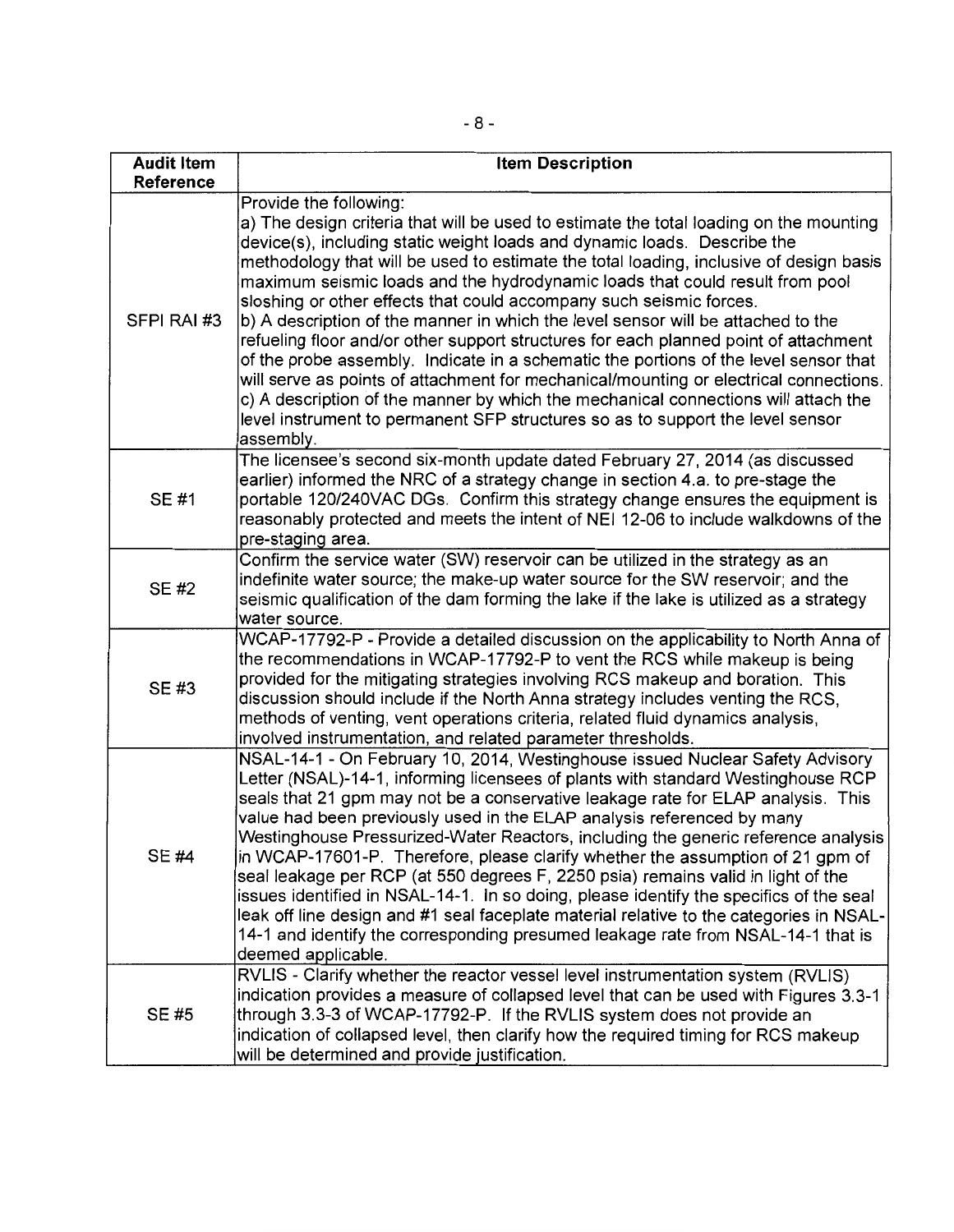| <b>Audit Item</b><br>Reference | <b>Item Description</b>                                                                                                                                                                                                                                                                                                                                                                                                                                  |  |  |
|--------------------------------|----------------------------------------------------------------------------------------------------------------------------------------------------------------------------------------------------------------------------------------------------------------------------------------------------------------------------------------------------------------------------------------------------------------------------------------------------------|--|--|
| SE #6                          | Time to reflux cooling - Please clarify whether procedural guidance for the timing of<br>providing makeup to the reactor coolant system is based on analysis in WCAP-<br>17792-P, pages 3-10 through 3-16. If so, provide adequate justification for basing<br>the timing of primary makeup on the assumption that reactor coolant pump seal<br>lleakage rates that are less than the maximum expected value under ELAP<br>conditions will not increase. |  |  |

# Part 3 - Specific Topics for Discussion:

- 1. Draft of North Anna OPD/FIP
- 2. Reactor systems analyses to include a discussion of applicability to WCAP-17601-P, boron mixing, WCAP-17792-P, and Nuclear Safety Advisory Letter (NSAL) 14-1
- 3. Training
- 4. Portable (FLEX) equipment maintenance and testing
- 5. RRC (SAFER) playbook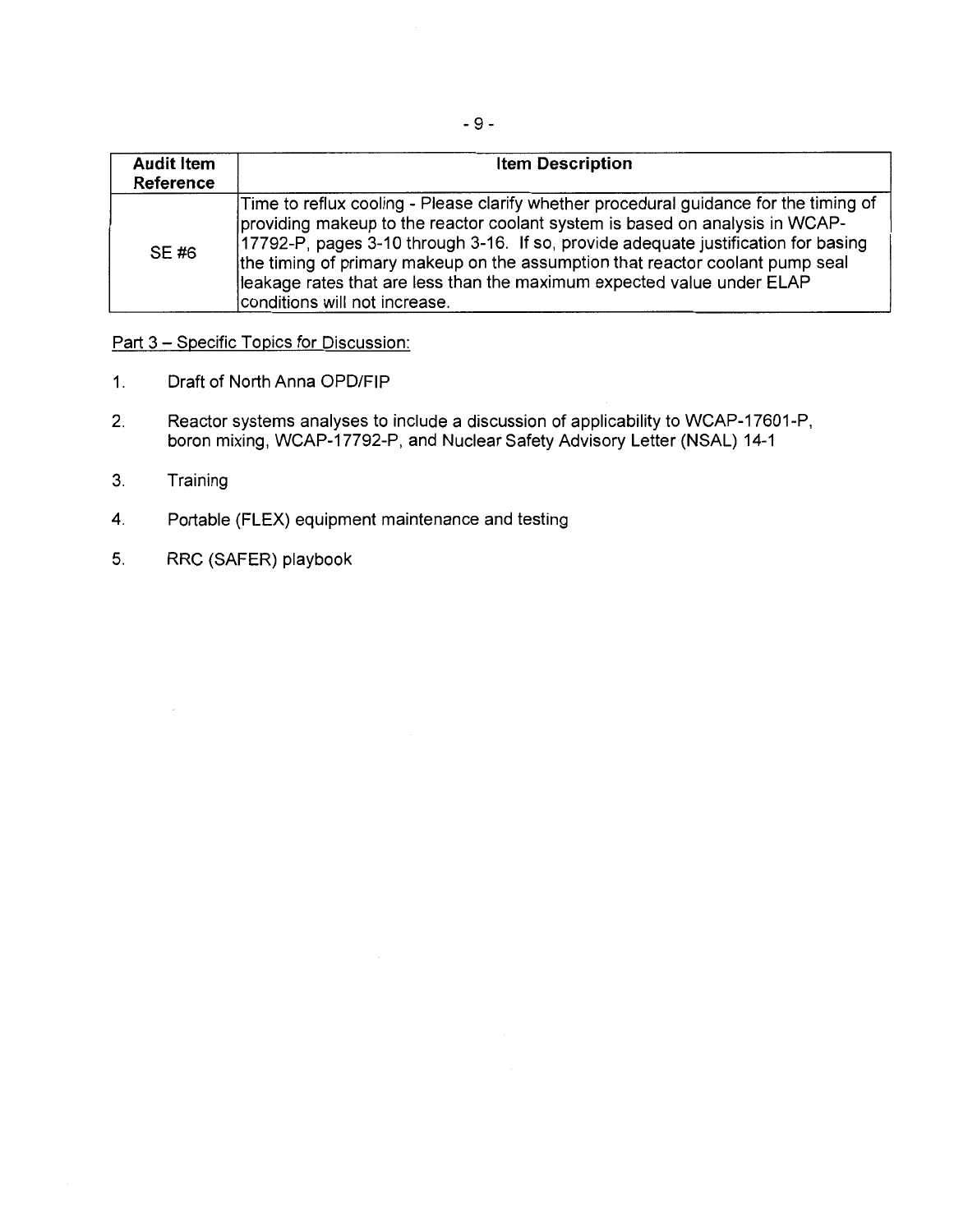#### **Proposed Schedule**

#### **Onsite Day 1, Monday, May 19, 2014** [lnnsbrook office]

- 1300 Check in at site; Badging
- 1400 Entrance meeting
- 1415 Dominion Presentation
- 1715 NRC Audit Team meeting
- 1730 Team lead daily debrief/next day planning with licensee

# **Onsite Day 2, Tuesday, May 20, 2014** [lnnsbrook office]

0800 NRC Audit Team Activities:

- Technical area break-out discussions between NRC and Dominion staff in the areas of reactor systems, electrical, balance-of-plant/structures, SFPI, and others
- Review documents relating to open or confirmatory items, RAis, codes, analyses, etc.
- 1200 Lunch
- 1300 Continue NRC Audit Team Activities
- 1600 NRC Audit Team meeting
- 1630 Team lead daily debrief/next day planning with licensee

**Onsite Day 3, Wednesday, May 21, 2014** [North Anna site]

- 0800 Check in at site; meet with Senior Resident/Resident
- 0900 NRC Audit Team Activities:
	- Review documents relating to open or confirmatory items, RAis, codes, analyses, etc.
	- Mitigating Strategies/SFPI walk-throughs with licensee
- 1200 Lunch
- 1300 Continue NRC Audit Team Activities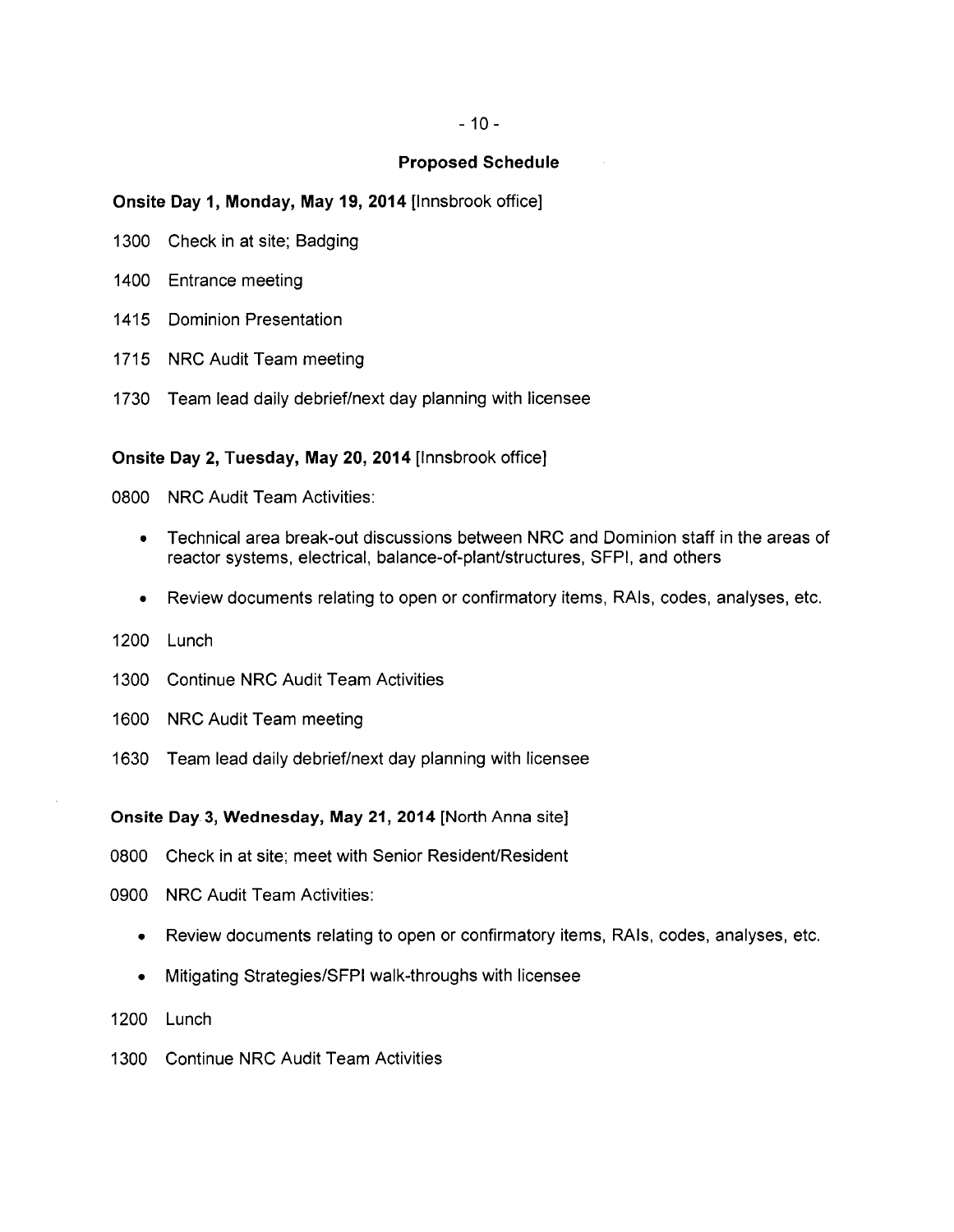- 1530 NRC Audit Team meeting
- 1600 NRC/Licensee pre-exit meeting

# **Onsite Day 4, Thursday, May 22, 2014** [North Anna site/lnnsbrook office]

- 0800 Close-out of onsite NRC Audit Team Activities
- 1030 NRC/Licensee exit meeting
- 1100 Audit closeout/departure